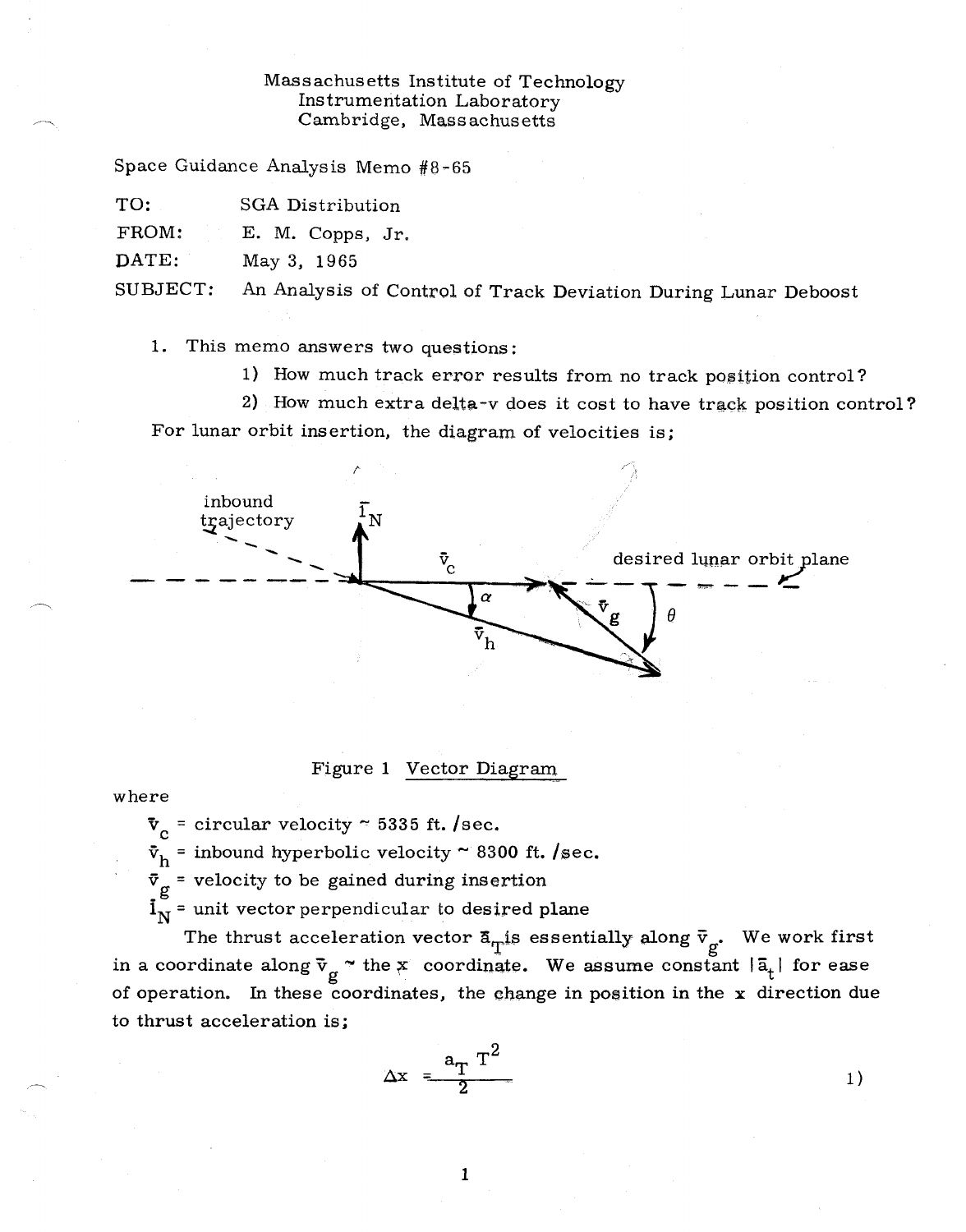where T is the burning time  $\sim$  (320 secs.)

By referring to the vector diagram of Fig. 1, the final y position where y is along  $\overline{1}_N$  is;

$$
y = \frac{a_T T^2}{2} \sin \theta - v_H T \sin \alpha + y_0 \text{ (}^t \text{ignition)}
$$
 (2)

This equation permits the calculation of three important partial derivatives:

1. Change in y due to late ignition. In this case the burn time T is invariant, but the absolute time of cut off increases. This influences the third term in Eq. 2,. and the partial is approximatly,

$$
\frac{\partial y}{\partial t_{\text{ignition}}} = -v_{\text{H}} \sin \alpha \tag{3}
$$

2. Change in y due to unpredicted changes in thrust to mass ratio: Here make the substitution

$$
T = |\overline{v}_g| / a_T
$$

 $|\overline{v}_g| \approx 3200$  ft. /sec.

$$
a_T \approx 10 \text{ ft. /sec.}^2
$$

then

where

 $\frac{\partial y}{\partial x} = -\frac{|\vec{v}_g|^2}{g} \sin \theta + \frac{v_H \sin \alpha |\vec{v}_g|^2}{g}$  $a_T$   $a_T^2$   $a_T^2$ 4)

3. Change in y due to changes in magnitude of inbound velocity. (This is easily accounted for by choice of ignition time since it known beforehand).

$$
\frac{\partial y}{\partial |\vec{v}_{H}|} = -T \sin \alpha \qquad (5)
$$

We now turn to  $\Delta v$  lost in maneuvering to make up track displacements. Using coordinates along  $\bar{v}_{g} \sim x$  and perpendicular to  $v_g \sim y$ , we proceed: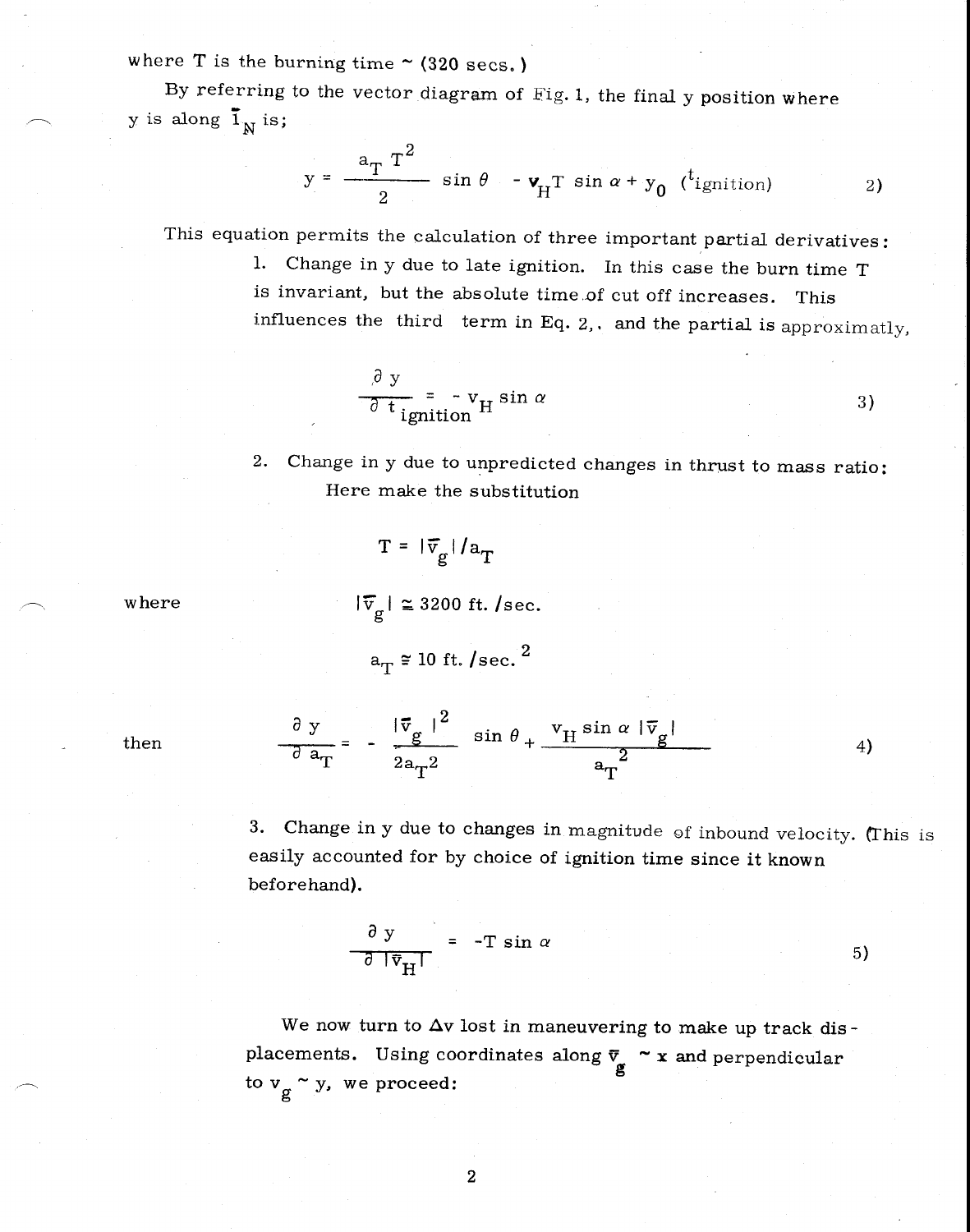A near optimum track steering law, for track position control is;

$$
\psi = A + Bt
$$
 (6)

 $\ddot{y} = a_T(A + Bt)$  (2)

yielding 
$$
y_F = a_T (AT + BT^2/2) + y_0
$$
 (8)

$$
y_F = a_T (AT^2/2 + BT^3/6) + y_0T + y_0
$$
 (9)

The appropriate boundary values to correct for a displacement yield.

$$
\left[\frac{a_{T}T^{2}}{2}\right]A + \left[\frac{a_{T}T^{3}}{6}\right]B = y_{F}
$$
\n
$$
\left[a_{T}T\right]A + \left[\frac{a_{T}T^{2}}{2}\right]B = 0
$$
\n
$$
(10)
$$

for lunar deboost, we can use

$$
5.11 \times 10^{5} \text{ A} + 5.45 \times 10^{7} \text{ B} = \text{y}_{\text{F}}
$$

$$
3.2 \times 10^{3} \text{ A} + 5.11 \times 10^{5} \text{ B} = 0
$$

Inverting these equations yields A and B in terms of  $y_F$ .

$$
A = 5.89 \times 10^{-6} y_F
$$
  
B = -3.68 × 10<sup>-8</sup> y<sub>F</sub> (11)

Delta-v lost can be expressed by the approximate formula.  $\text{crit}-\text{off}$ 

$$
\Delta v_{\rm L} = \int_{\rm 1}^{\rm cut \, on} \frac{a_{\rm T} \psi^2}{2} dt
$$
 (12)

$$
yielding
$$

$$
\Delta v_{\rm L} = \frac{a_{\rm T}}{2} (A^2 T + \frac{B^2 T^3}{3} + A B T^2)
$$
 (13)

Returning to Fig. 1, we note that displacements of interest are along the  $1\text{m}$ vector, since displacements in the desired plane are not of interest. We must therefore modify our calculations by the sine and cosine of the angle  $\theta$ .